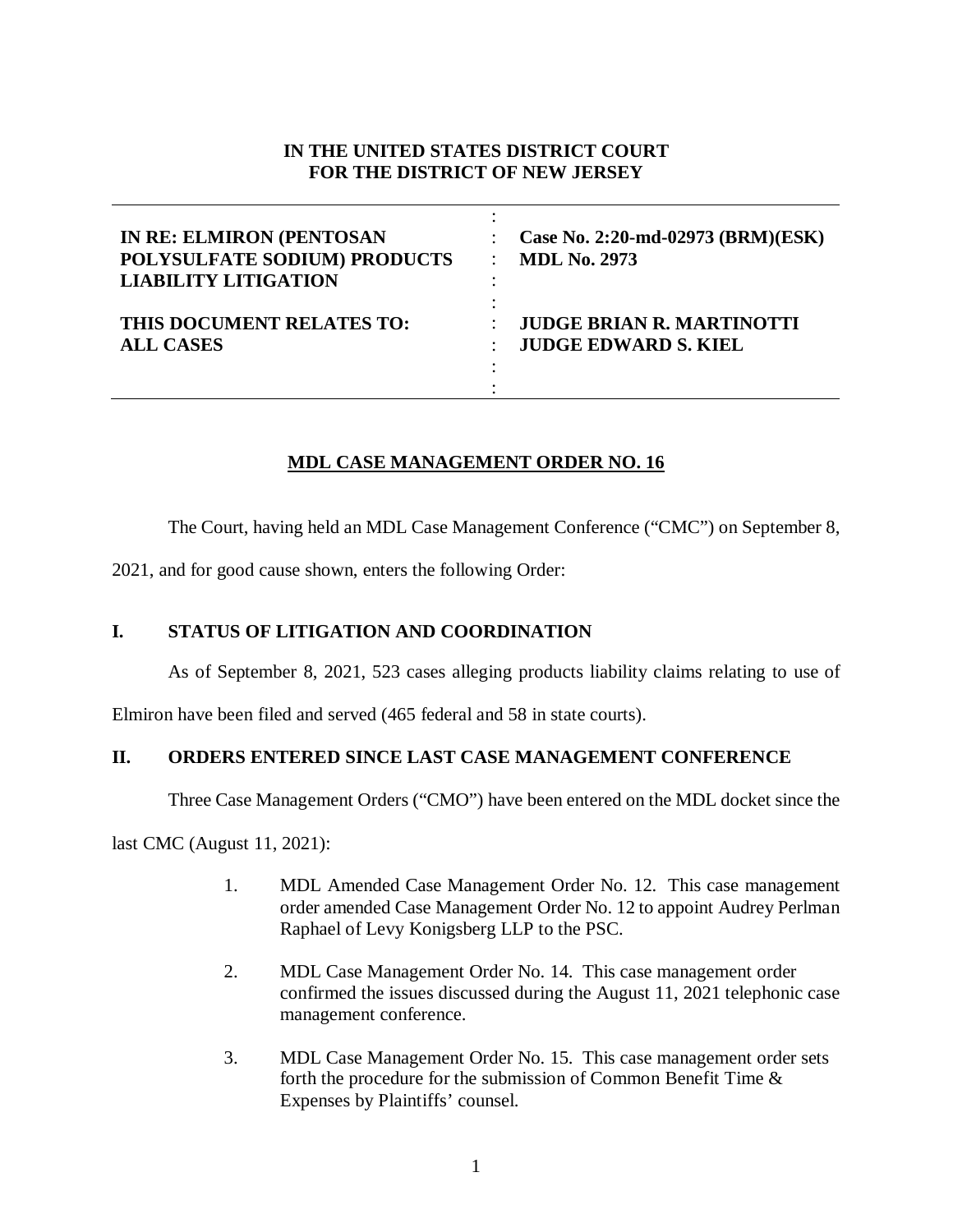#### **III. PROPOSED CASE MANAGEMENT ORDERS**

The parties are continuing to meet and confer on other orders:

- A. Bellwether and Trial Process Order. The parties shall continue to meet and confer on bellwether and trial process issues. The parties shall submit any issues to Judge Polifroni.
- B. Teva Dismissal Case Management Order. The parties shall continue to meet and confer on the dismissal of certain Teva entities that have been named as Defendants. The parties shall submit any issues to Judge Polifroni.

#### **IV. JANSSEN AND TEVA DISCOVERY**

The parties shall continue to meet and confer regarding Janssen and Teva discovery items, deposition issues, and document productions, and submit any issues to Judge Polifroni.

### **V. MOTION PRACTICE**

Defendants have requested leave to amend CMO No. 1 to move to dismiss manufacturing defect claims being raised in certain cases. Defense letters shall be submitted within 21 days, **by September 29**. Plaintiffs shall have 14 days for their reply, **by October 13**. Submissions shall be limited to 5 pages.

#### **VI. SCIENCE DAY**

Based on the global pandemic and District of New Jersey guidelines and policies, Science Day, which is scheduled for September 30, 2021, shall be moved to a virtual platform. The parties shall meet and confer regarding technology, logistics, and start time.

### **VII. FUTURE CASE MANAGEMENT CONFERENCE DATES**

The next case management conference is scheduled for **Wednesday, October 6, 2021**. For